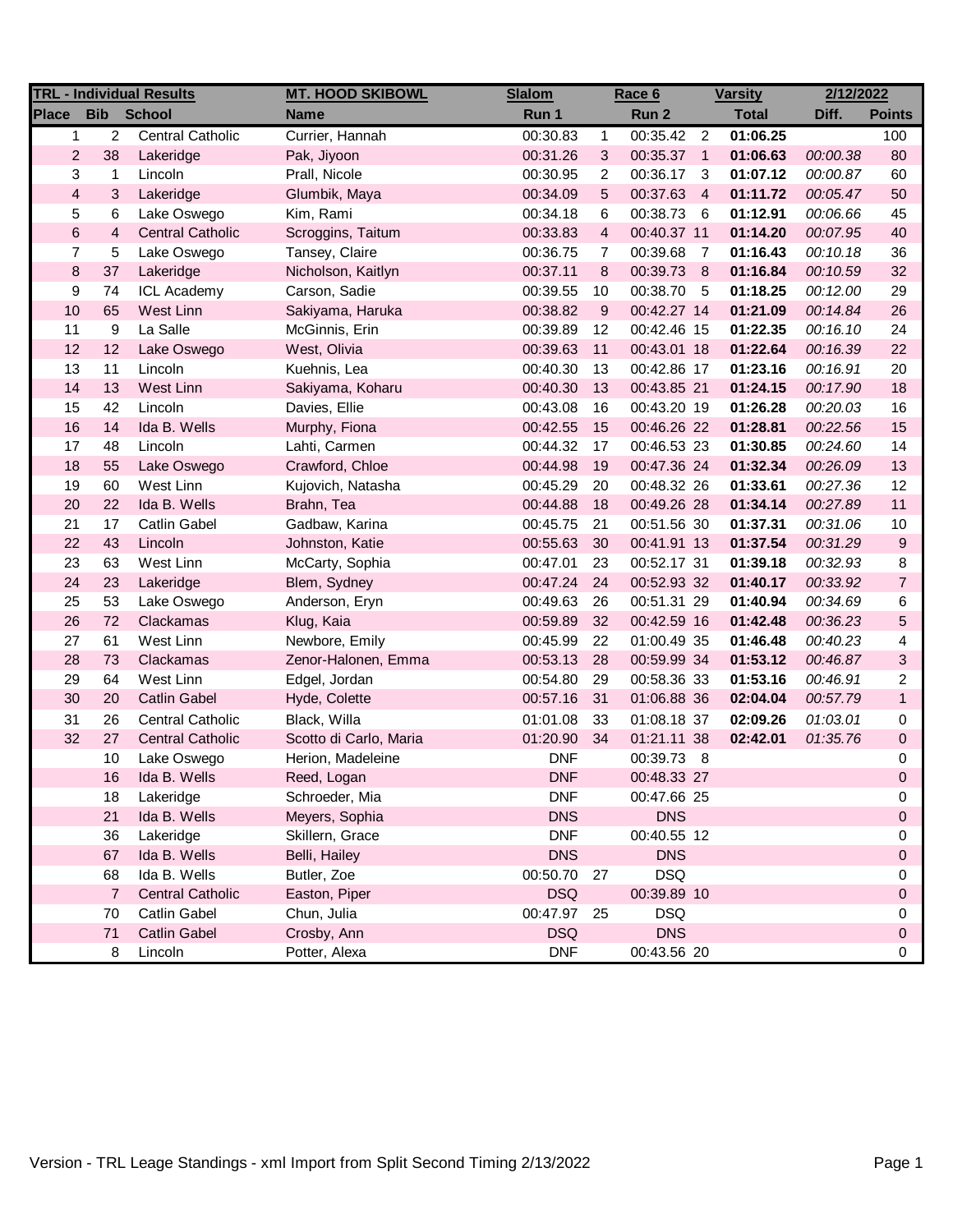| <b>TRL - Individual Results</b> |            |               | <b>MT. HOOD SKIBOWL</b> | <b>Slalom</b> |                | Race 6                  | <b>JV</b>      |              | 2/12/2022 |               |
|---------------------------------|------------|---------------|-------------------------|---------------|----------------|-------------------------|----------------|--------------|-----------|---------------|
| <b>Place</b>                    | <b>Bib</b> | <b>School</b> | <b>Name</b>             | Run 1         |                | Run 2                   |                | <b>Total</b> | Diff.     | <b>Points</b> |
| $\mathbf{1}$                    | 50         | Lake Oswego   | Canfield, Evelyn        | 00:45.76      | $\mathbf{1}$   | $\overline{00:}50.87$ 1 |                | 01:36.63     |           | 100           |
| $\overline{2}$                  | 46         | Lincoln       | Dalla Corte, Isabella   | 00:49.70      | 3              | 00:52.72 3              |                | 01:42.42     | 00:05.79  | 80            |
| 3                               | 24         | Lake Oswego   | Laborie, Audrey         | 00:50.35      | $\overline{4}$ | 00:54.24                | $\overline{4}$ | 01:44.59     | 00:07.96  | 60            |
| $\overline{\mathbf{4}}$         | 54         | Lake Oswego   | Bouman, Mahaila         | 00:55.18      | $\overline{7}$ | 00:52.04                | $\overline{2}$ | 01:47.22     | 00:10.59  | 50            |
| 5                               | 57         | Lake Oswego   | Howard, Sofie           | 00:54.33      | 6              | 00:57.22                | $\overline{7}$ | 01:51.55     | 00:14.92  | 45            |
| 6                               | 29         | Lakeridge     | Ansari, Paige           | 00:53.47      | 5              | 00:59.73 10             |                | 01:53.20     | 00:16.57  | 40            |
| 7                               | 52         | Lake Oswego   | Tobita, Lily            | 00:55.75      | 8              | 00:57.74 8              |                | 01:53.49     | 00:16.86  | 36            |
| $\bf 8$                         | 56         | Lake Oswego   | Gupta, Ria              | 00:57.57      | 11             | 01:00.03 11             |                | 01:57.60     | 00:20.97  | 32            |
| 9                               | 25         | Lakeridge     | Weidlich, Julia         | 00:59.46      | 12             | 00:58.42 9              |                | 01:57.88     | 00:21.25  | 29            |
| 10                              | 19         | Lincoln       | Nelson, Joy             | 00:56.11      | 10             | 01:05.25 13             |                | 02:01.36     | 00:24.73  | 26            |
| 11                              | 51         | Lake Oswego   | Morgan, Adelyn          | 01:02.33      | 13             | 01:06.92 15             |                | 02:09.25     | 00:32.62  | 24            |
| 12                              | 49         | Lincoln       | Epkes, Olivia           | 01:07.49      | 15             | 01:03.97 12             |                | 02:11.46     | 00:34.83  | 22            |
| 13                              | 44         | Lincoln       | Von Reis, Hazel         | 01:05.46      | 14             | 01:07.89 16             |                | 02:13.35     | 00:36.72  | 20            |
| 14                              | 31         | Lakeridge     | DeSanto, Luciana        | 01:10.45      | 17             | 01:06.79 14             |                | 02:17.24     | 00:40.61  | 18            |
| 15                              | 39         | Lakeridge     | Van Epps, Addison       | 01:09.87      | 16             | 01:10.53 17             |                | 02:20.40     | 00:43.77  | 16            |
| 16                              | 66         | West Linn     | Vadnais, Marina         | 01:13.91      | 18             | 01:16.71 18             |                | 02:30.62     | 00:53.99  | 15            |
|                                 | 15         | Lake Oswego   | Myton, Allison          | <b>DNS</b>    |                | <b>DNS</b>              |                |              |           | 0             |
|                                 | 28         | Lakeridge     | Goldenberg, Emma        | <b>DNS</b>    |                | <b>DNS</b>              |                |              |           | $\mathbf{0}$  |
|                                 | 30         | Lakeridge     | Borah, Kate             | 00:55.76      | 9              | <b>DSQ</b>              |                |              |           | $\Omega$      |
|                                 | 32         | Lakeridge     | Han, Sydney             | 00:49.46      | 2              | <b>DSQ</b>              |                |              |           | $\Omega$      |
|                                 | 33         | Lakeridge     | Nicholson, Jenna        | <b>DNS</b>    |                | <b>DNS</b>              |                |              |           | $\Omega$      |
|                                 | 34         | Lakeridge     | Phillips, Munro         | <b>DSQ</b>    |                | 00:56.52 6              |                |              |           | $\mathbf{0}$  |
|                                 | 35         | Lakeridge     | Schreck, Perry          | <b>DNS</b>    |                | <b>DNS</b>              |                |              |           | $\Omega$      |
|                                 | 40         | Lincoln       | Coltman, Samantha       | <b>DNF</b>    |                | 00:55.75 5              |                |              |           | $\Omega$      |
|                                 | 41         | Lincoln       | Phillips, Brooke        | <b>DNS</b>    |                | <b>DNS</b>              |                |              |           | $\Omega$      |
|                                 | 47         | Lincoln       | Hu, Audrey              | <b>DSQ</b>    |                | <b>DNS</b>              |                |              |           | $\mathbf{0}$  |
|                                 | 58         | Lake Oswego   | St John, Ava            | <b>DNS</b>    |                | <b>DNS</b>              |                |              |           | 0             |
|                                 | 59         | Lake Oswego   | Weischadle, Lucy        | <b>DNS</b>    |                | <b>DNS</b>              |                |              |           | $\mathbf{0}$  |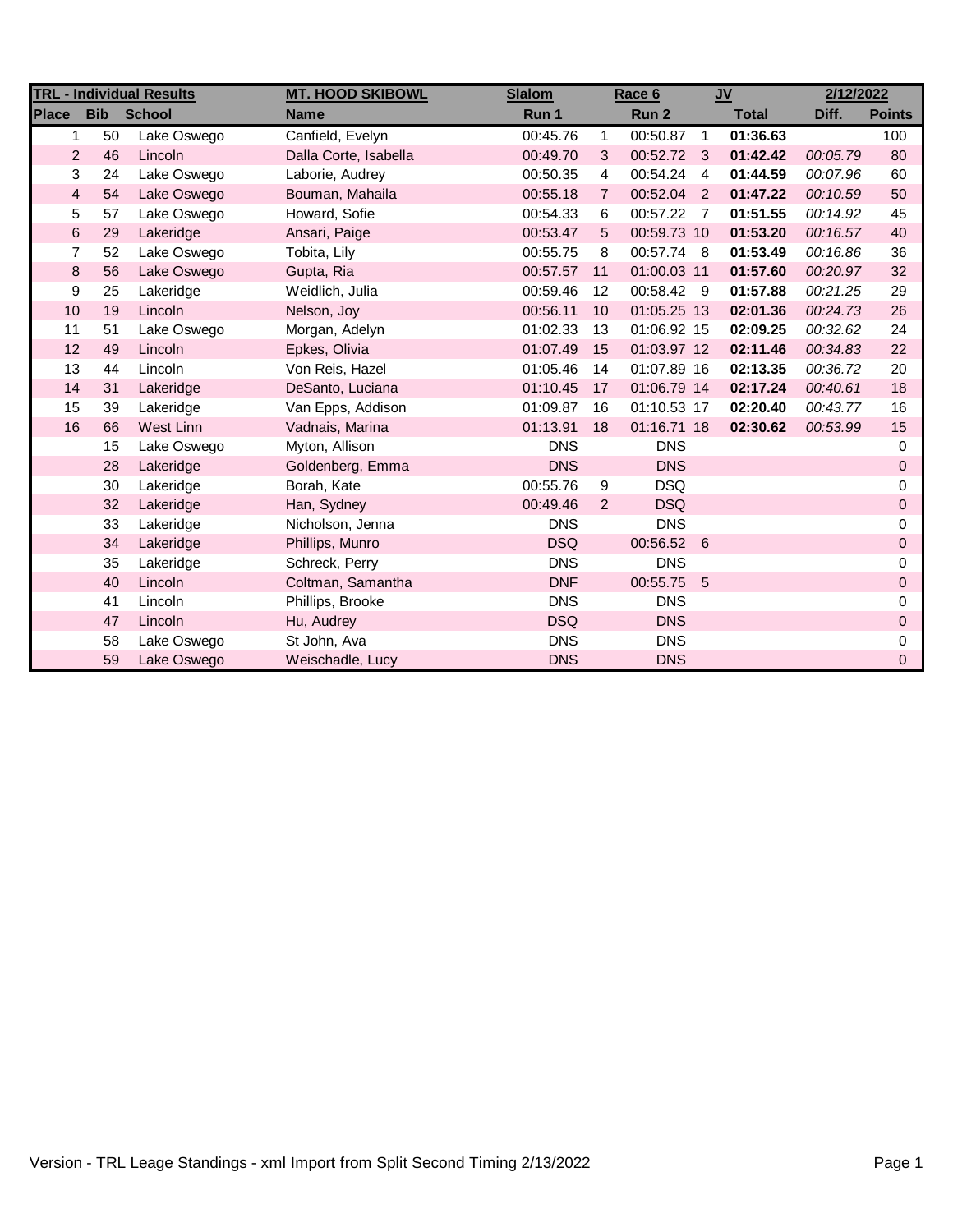| <b>TRL - Team Results</b> |                                                                        | Race 6        |                   | <b>MT. HOOD SKIBOWL</b> |                 |          |  |  |  |
|---------------------------|------------------------------------------------------------------------|---------------|-------------------|-------------------------|-----------------|----------|--|--|--|
| <b>Varsity</b>            |                                                                        | <b>Slalom</b> |                   | <b>STADIUM</b>          |                 |          |  |  |  |
|                           | The Team's Total Time is the sum of best three times from each course. |               |                   |                         |                 |          |  |  |  |
|                           | Run 1                                                                  | <b>Time</b>   |                   | <b>Run 2</b>            | <b>Time</b>     |          |  |  |  |
|                           | Team Lakeridge                                                         | <b>Total</b>  | 03:35.19          |                         |                 | Rank 1   |  |  |  |
|                           | 38 Pak, Jiyoon                                                         | 00:31.26      |                   | 38 Pak, Jiyoon          | 00:35.37        |          |  |  |  |
|                           | 3 Glumbik, Maya                                                        | 00:34.09      |                   | 3 Glumbik, Maya         | 00:37.63        |          |  |  |  |
|                           | 37 Nicholson, Kaitlyn                                                  | 00:37.11      | 01:42.46          | 37 Nicholson, Kaitlyn   | 00:39.73        | 01:52.73 |  |  |  |
|                           | <b>Team Lake Oswego</b>                                                | <b>Total</b>  | 03:48.70          | <b>Time Diff.</b>       | 00:13.51 Rank 2 |          |  |  |  |
|                           | 6 Kim, Rami                                                            | 00:34.18      |                   | 6 Kim, Rami             | 00:38.73        |          |  |  |  |
|                           | 5 Tansey, Claire                                                       | 00:36.75      |                   | 5 Tansey, Claire        | 00:39.68        |          |  |  |  |
|                           | 12 West, Olivia                                                        |               | 00:39.63 01:50.56 | 10 Herion, Madeleine    | 00:39.73        | 01:58.14 |  |  |  |
|                           | <b>Team Lincoln</b>                                                    | <b>Total</b>  | 03:55.27          | <b>Time Diff.</b>       | 00:20.08 Rank 3 |          |  |  |  |
|                           | 1 Prall, Nicole                                                        | 00:30.95      |                   | 1 Prall, Nicole         | 00:36.17        |          |  |  |  |
|                           | 11 Kuehnis, Lea                                                        | 00:40.30      |                   | 43 Johnston, Katie      | 00:41.91        |          |  |  |  |
|                           | 42 Davies, Ellie                                                       |               | 00:43.08 01:54.33 | 11 Kuehnis, Lea         | 00:42.86        | 02:00.94 |  |  |  |
|                           |                                                                        |               |                   |                         |                 |          |  |  |  |
|                           | <b>Team Central Catholic</b>                                           | <b>Total</b>  | 04:01.42          | <b>Time Diff.</b>       | 00:26.23 Rank 4 |          |  |  |  |
|                           | 2 Currier, Hannah                                                      | 00:30.83      |                   | 2 Currier, Hannah       | 00:35.42        |          |  |  |  |
|                           | 4 Scroggins, Taitum                                                    | 00:33.83      |                   | 7 Easton, Piper         | 00:39.89        |          |  |  |  |
|                           | 26 Black, Willa                                                        |               | 01:01.08 02:05.74 | 4 Scroggins, Taitum     | 00:40.37        | 01:55.68 |  |  |  |
|                           | <b>Team West Linn</b>                                                  | <b>Total</b>  | 04:18.85          | <b>Time Diff.</b>       | 00:43.66 Rank 5 |          |  |  |  |
|                           | 65 Sakiyama, Haruka                                                    | 00:38.82      |                   | 65 Sakiyama, Haruka     | 00:42.27        |          |  |  |  |
|                           | 13 Sakiyama, Koharu                                                    | 00:40.30      |                   | 13 Sakiyama, Koharu     | 00:43.85        |          |  |  |  |
|                           | 60 Kujovich, Natasha                                                   |               | 00:45.29 02:04.41 | 60 Kujovich, Natasha    | 00:48.32        | 02:14.44 |  |  |  |
|                           | Team Ida B. Wells                                                      | <b>Total</b>  | 04:41.98          | <b>Time Diff.</b>       | 01:06.79 Rank 6 |          |  |  |  |
|                           | 14 Murphy, Fiona                                                       | 00:42.55      |                   | 14 Murphy, Fiona        | 00:46.26        |          |  |  |  |
|                           | 22 Brahn, Tea                                                          | 00:44.88      |                   | 16 Reed, Logan          | 00:48.33        |          |  |  |  |
|                           | 68 Butler, Zoe                                                         |               | 00:50.70 02:18.13 | 22 Brahn, Tea           | 00:49.26        | 02:23.85 |  |  |  |
|                           |                                                                        |               |                   |                         |                 |          |  |  |  |
|                           | <b>Team Catlin Gabel</b>                                               | <b>Total</b>  | <b>DNF</b>        | <b>Time Diff.</b>       |                 | Rank 99  |  |  |  |
|                           | 17 Gadbaw, Karina                                                      | 00:45.75      |                   | 17 Gadbaw, Karina       | 00:51.56        |          |  |  |  |
|                           | 70 Chun, Julia                                                         | 00:47.97      |                   | 20 Hyde, Colette        | 01:06.88        |          |  |  |  |
|                           | 20 Hyde, Colette                                                       |               | 00:57.16 02:30.88 | 70 Chun, Julia          | No Time         | 01:58.44 |  |  |  |
| <b>Team</b>               |                                                                        | <b>Total</b>  |                   | <b>Time Diff.</b>       |                 |          |  |  |  |
|                           |                                                                        |               |                   |                         |                 |          |  |  |  |
|                           |                                                                        |               | 00:00.00          |                         |                 | 00:00.00 |  |  |  |
|                           |                                                                        |               |                   |                         |                 |          |  |  |  |
| <b>Team</b>               |                                                                        | <b>Total</b>  |                   | <b>Time Diff.</b>       |                 |          |  |  |  |
|                           |                                                                        |               |                   |                         |                 |          |  |  |  |
|                           |                                                                        |               | 00:00.00          |                         |                 | 00:00.00 |  |  |  |
|                           |                                                                        |               |                   |                         |                 |          |  |  |  |
| <b>Team</b>               |                                                                        | <b>Total</b>  |                   | <b>Time Diff.</b>       |                 |          |  |  |  |
|                           |                                                                        |               |                   |                         |                 |          |  |  |  |
|                           |                                                                        |               |                   |                         |                 |          |  |  |  |
|                           |                                                                        |               | 00:00.00          |                         |                 | 00:00.00 |  |  |  |